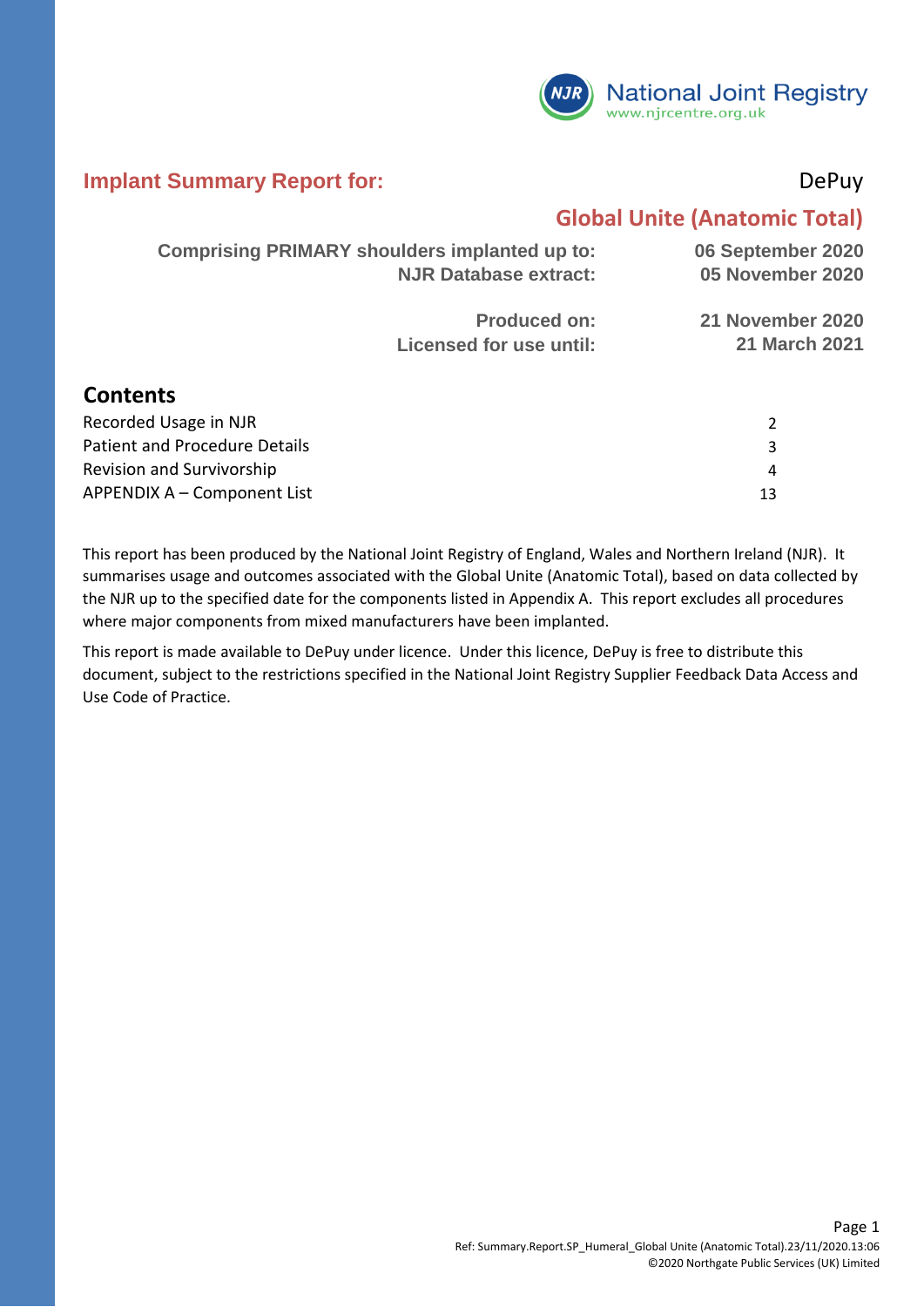## **NJR Recorded Usage**

#### **Implant Usage**

| Date of first recorded usage in the NJR:                   | 30 August 2012 |
|------------------------------------------------------------|----------------|
| Date of last recorded usage in this dataset 18 August 2020 |                |
| Maximum implantation time:                                 | 8.0 years      |
| Mean implantation time:                                    | 3.2 years      |

| <b>Totals Recorded in NJR</b> | <b>Cumulative Total</b> |
|-------------------------------|-------------------------|
| Procedures                    | 553                     |
| <b>Patients</b>               | 523                     |
| <b>Centres</b>                | 73                      |
| <b>Consultants</b>            | 71                      |
| <b>Implanting Surgeons</b>    | 72                      |



|                                |          |                |              |                |                |                | <b>Year of implantation</b>                                       |    |     |     |          |                |                   |     |       |
|--------------------------------|----------|----------------|--------------|----------------|----------------|----------------|-------------------------------------------------------------------|----|-----|-----|----------|----------------|-------------------|-----|-------|
| <b>Current</b><br>Outcome 2009 | Pre-     |                |              |                |                |                | 2009 2010 2011 2012 2013 2014 2015 2016 2017 2018 2019 2020 Total |    |     |     |          |                |                   |     | $\%$  |
| <b>Death</b>                   |          | $\Omega$       | $\mathbf{0}$ | $\overline{0}$ | $\Omega$       | $\overline{0}$ | $\mathbf{1}$                                                      | 7  | 9   | 4   | $\Omega$ | $\overline{0}$ | $\overline{0}$    | 21  | 3.8%  |
| <b>Revised</b>                 |          | $\Omega$       | $\mathbf{0}$ | $\mathbf{0}$   | $\overline{0}$ | $\mathbf{1}$   | $\mathbf{1}$                                                      | 2  | 5   | - 8 | -1       | $\Omega$       | $\Omega$          | 18  | 3.3%  |
| <b>Unrevised</b>               | $\Omega$ | $\overline{0}$ | $\mathbf{0}$ | $\mathbf{0}$   |                |                | 21                                                                | 76 | 124 | 129 | 70       | 80             | $12 \overline{ }$ | 514 | 92.9% |
| <b>Total</b>                   | 0        | 0              | 0            | 0              | 1.             | $\mathbf{2}$   | 23                                                                | 85 | 138 | 141 | 71       | 80             | 12                | 553 | 100%  |

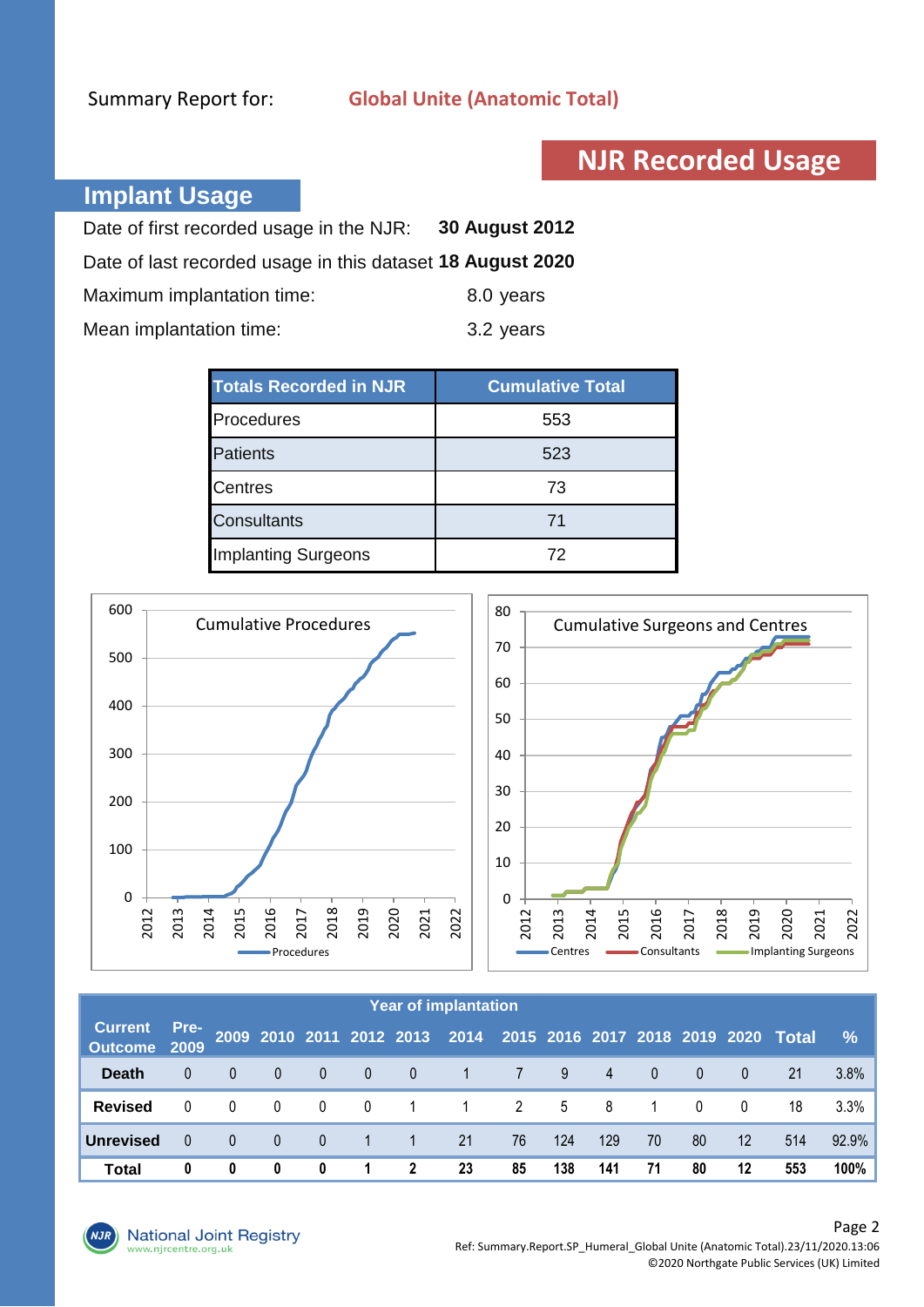## **Patient / Procedure Details**

#### **Patient Details**

|                                       | <b>Global Unite (Anatomic</b><br><b>Total</b> ) | <b>All other Anatomic Totals in</b><br><b>NJR</b> |  |
|---------------------------------------|-------------------------------------------------|---------------------------------------------------|--|
| <b>Total Procedures</b>               | 553                                             | 13822                                             |  |
| <b>Total Patients</b>                 | 523                                             | 12719                                             |  |
| Demographics                          |                                                 |                                                   |  |
| Mean age                              | 70.1                                            | 69.4                                              |  |
| < 50                                  | 0.9%                                            | 3.9%                                              |  |
| $50 - 59$                             | 10.7%                                           | 11.1%                                             |  |
| $60 - 69$                             | 31.1%                                           | 30.5%                                             |  |
| $70 - 79$                             | 43.0%                                           | 41.3%                                             |  |
| $\geq 80$                             | 14.3%                                           | 13.2%                                             |  |
| % Male                                | 30.4%                                           | 31.7%                                             |  |
| <b>ASA Grades</b>                     |                                                 |                                                   |  |
| P1 - Fit and healthy                  | 8.0%                                            | 9.6%                                              |  |
| P2 - Mild disease not incapacitating  | 67.6%                                           | 68.5%                                             |  |
| P3 - Incapacitating systemic disease  | 24.4%                                           | 21.5%                                             |  |
| P4 / P5                               | 0.0%                                            | 0.4%                                              |  |
| <b>Indications</b>                    |                                                 |                                                   |  |
| Osteoarthritis                        | 93.85%                                          | 91.50%                                            |  |
| <b>Other Inflammatory Arthropathy</b> | 1.63%                                           | 3.75%                                             |  |
| <b>Cuff Tear Repair</b>               | 0.54%                                           | 0.82%                                             |  |
| <b>Avascular Necrosis</b>             | 2.89%                                           | 2.60%                                             |  |
| <b>Acute Trauma</b>                   | 1.27%                                           | 0.25%                                             |  |
| Trauma Sequelae                       | 1.99%                                           | 2.30%                                             |  |
| Other                                 | 0.18%                                           | 1.27%                                             |  |

Total of indications may exceed total number of implants, since more than one indication can be listed per case.

#### **Procedure**

|                                                         | <b>Global Unite (Anatomic</b><br><b>Total</b> ) | <b>All NJR Anatomic Total</b> |
|---------------------------------------------------------|-------------------------------------------------|-------------------------------|
| <b>Procedure Type</b>                                   |                                                 |                               |
| Hemi-arthroplasty                                       | 0%                                              | 0%                            |
| <b>Resurfacing Arthroplasty</b>                         | 0%                                              | 4%                            |
| Resurfacing Hemi-arthoplasty                            | 0%                                              | 0%                            |
| <b>Reverse-Polarity Total Prosthetic</b><br>Replacement | $0\%$                                           | 0%                            |
| <b>Total Prosthetic Replacement</b>                     | 100%                                            | 96%                           |

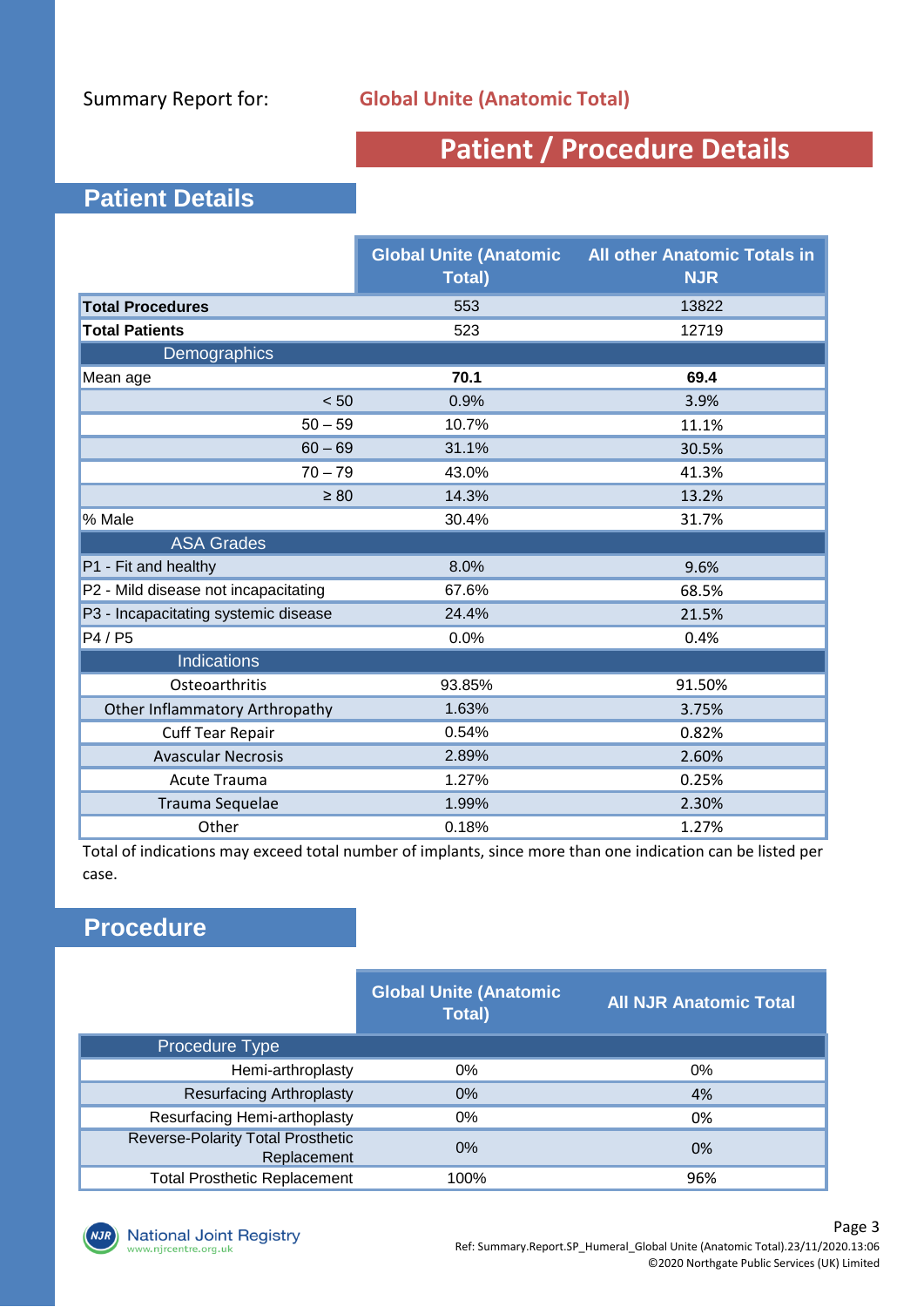#### **Reasons for Revision**

Reasons for revision of primary procedures in which the implant was used.

| <b>Reason for Revision</b>            | <b>Number of</b><br>procedures <sup>†</sup> | <b>Expected Revisions</b> | p value |
|---------------------------------------|---------------------------------------------|---------------------------|---------|
| Infection                             | 3                                           | 1.55                      | 0.202   |
| Instability                           | $\overline{2}$                              | 4.79                      | 0.247   |
| <b>Cuff Insufficiency</b>             | 13                                          | 9.51                      | 0.244   |
| Aseptic Loosening                     | 0                                           | 0.45                      |         |
| <b>Aseptic Loosening Humerus</b>      | 0                                           | 0.00                      |         |
| <b>Aseptic Loosening Glenoid</b>      | 0                                           | 0.00                      |         |
| Periprosthetic Fracture               | 0                                           | 0.32                      |         |
| <b>Stiffness</b>                      | 0                                           | 0.00                      |         |
| Impingement                           | $\overline{0}$                              | 0.00                      |         |
| <b>Component Dissociation</b>         | 0                                           | 0.00                      |         |
| <b>Glenoid Implant Wear</b>           | 0                                           | 0.00                      |         |
| <b>Native Glenoid Surface Erosion</b> | 0                                           | 0.00                      |         |
| <b>Implant Fracture</b>               | 0                                           | 0.00                      |         |
| Lysis Humerus                         | 0                                           | 0.00                      |         |
| Lysis Glenoid                         | 0                                           | 0.00                      |         |
| <b>Dislocation Subluxation</b>        | 0                                           | 0.00                      |         |
| <b>Unexplained Pain</b>               | 0                                           | 0.00                      |         |
| Conversion Hemi to Total              | 1                                           | 0.17                      | 0.158   |
| Conversion Total to Hemi              | 0                                           | 0.10                      |         |
| Other / Not recorded                  |                                             | 5.15                      | 0.069   |
| <b>Total Revisions</b>                | 18                                          | 19.73                     | 0.818   |

† multiple reasons may be listed for one revision procedure

\* Based on all other Anatomic Total, adjusted for agegroup, gender, indications, and implantation year

Significantly better,  $p < 0.001$  Significantly worse  $p < 0.05$ Significantly better,  $p < 0.05$  Significantly worse  $p < 0.001$ 



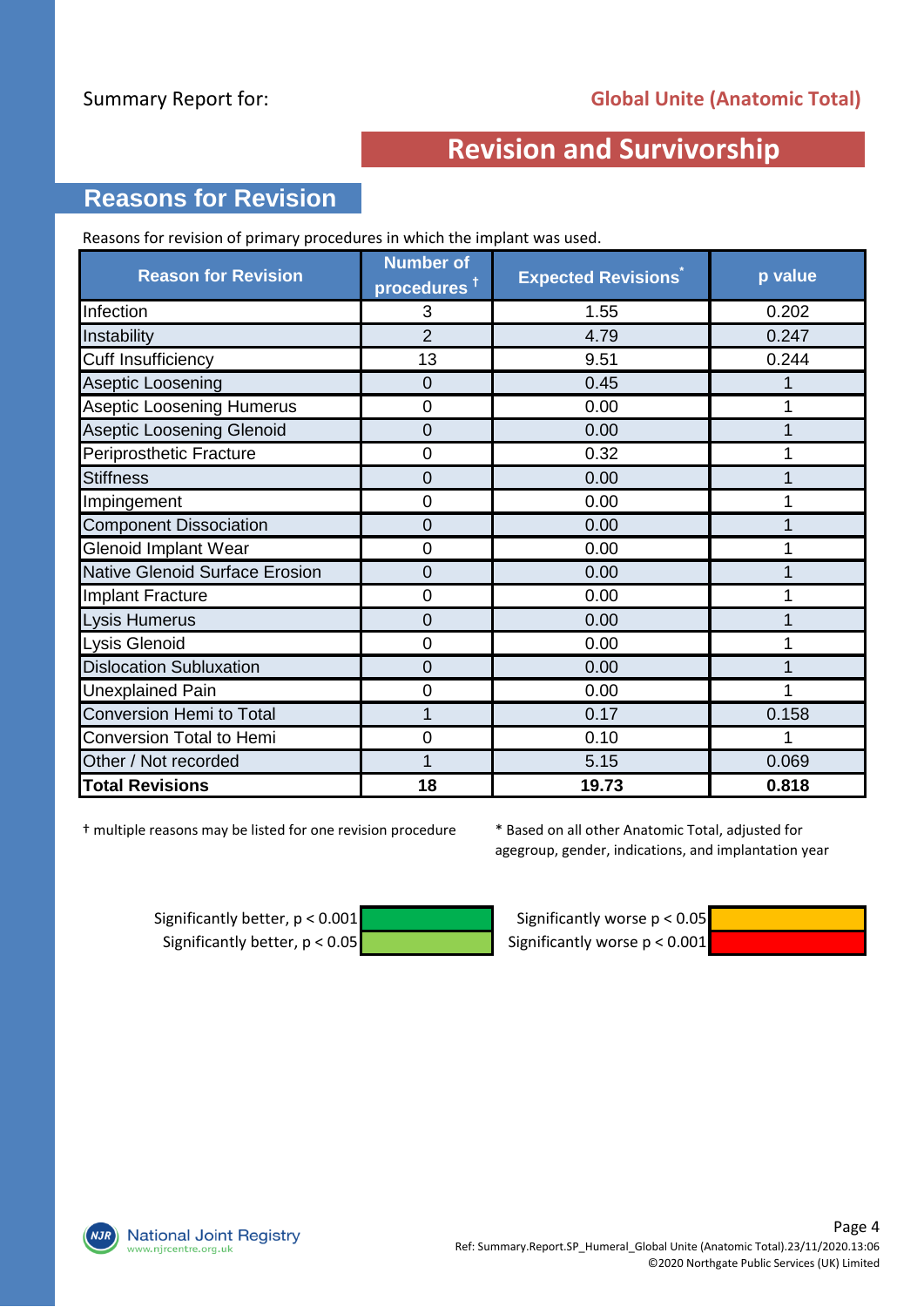#### **Components Revised**

|                                    |                                |                                         | <b>Percentage of Revisions</b>                    |
|------------------------------------|--------------------------------|-----------------------------------------|---------------------------------------------------|
| <b>Components Revised</b>          | <b>Number of</b><br>procedures | <b>Global Unite</b><br>(Anatomic Total) | <b>All other Anatomic</b><br><b>Totals in NJR</b> |
| <b>Humeral Only Revised</b>        | 3                              | 16.7%                                   | 29.0%                                             |
| <b>Glenoid Only Revised</b>        |                                | 5.6%                                    | 8.0%                                              |
| <b>Humeral and Glenoid Revised</b> | 12                             | 66.7%                                   | 52.4%                                             |
| <b>Isolated Glenoid Conversion</b> | 0                              | 0.0%                                    | 0.0%                                              |
| Modular Exchange                   | 2                              | 11.1%                                   | 9.3%                                              |
| <b>Not Recorded</b>                | 0                              | 0.0%                                    | 1.3%                                              |
| <b>Total Revisions</b>             | 18                             |                                         |                                                   |

Humeral Revised and Glenoid Revised only include procedures where a bone-interfacing component has been revised.

"Isolated Glenoid Conversion" represents conversion of hemi to total where the humeral component has not been revised.

"Modular Exchange" includes procedures where only components that are not bone-interfacing have been added or removed, e.g. humeral heads, humeral liners, glenoid liners, glenoid heads. Note that this number may be overstated if one or more revision components have been used but not recorded on the NJR form.

**National Joint Registry** vw.njrcentre.org.uk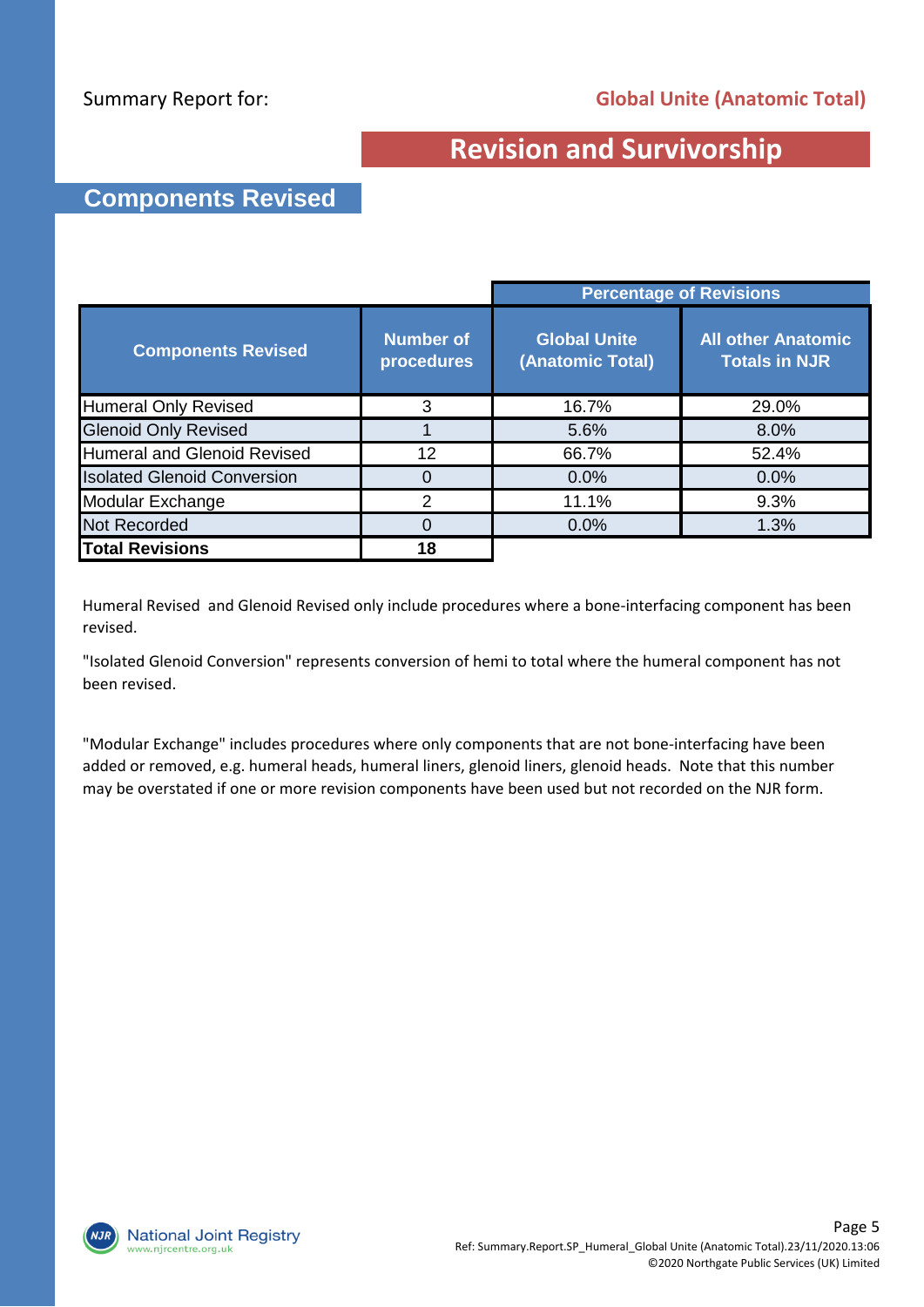#### **Cumulative Revision Rate**



Cox Proportional Hazards model for revision risk ratio of Global Unite (Anatomic Total) / All other Anatomic Totals in NJR

| <b>Adjustment</b>                                          | <b>Hazard Ratio (95% CI)</b> | p-value |
|------------------------------------------------------------|------------------------------|---------|
| Unadjusted                                                 | 0.94<br>$(0.59 - 1.50)$      | 0.788   |
| Adjusted for age, gender, year cohort and<br>implant type* | 0.91<br>$(0.56 - 1.46)$      | 0.688   |

\* Implant type: Total Anatomic, Total Reverse, or Hemi (anatomic)

‡ Hazard ratio varies with time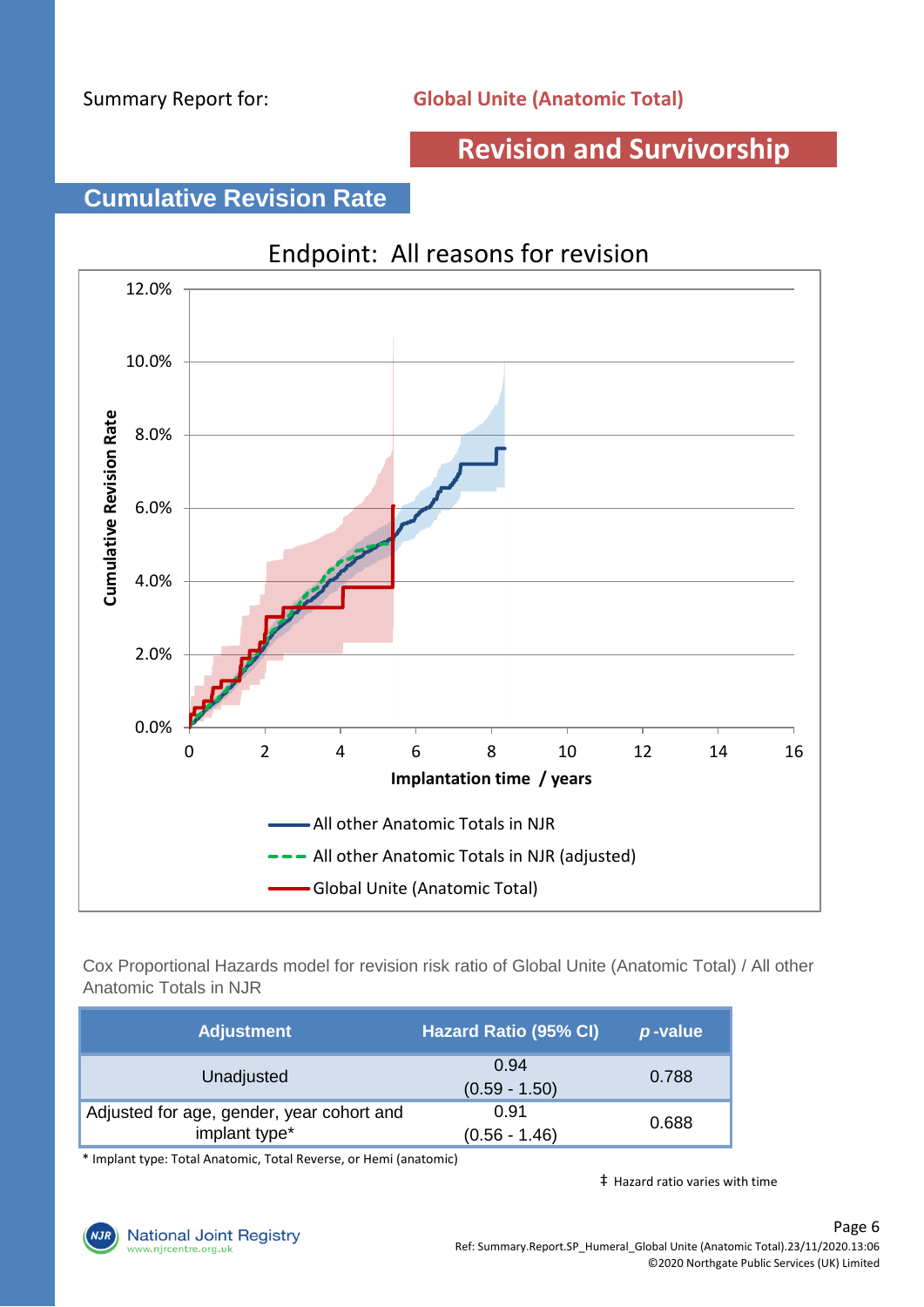#### **Cumulative Revision Rate**

#### Endpoint: All revisions

| <b>Period</b><br>/years | <b>At Risk</b> | <b>Global Unite (Anatomic</b><br><b>Total</b> ) | <b>All other Anatomic Totals</b><br>in NJR |
|-------------------------|----------------|-------------------------------------------------|--------------------------------------------|
|                         | 553            |                                                 |                                            |
|                         | 509            | $1.3\%$ (0.6% - 2.2%)                           | $1.0\%$ (0.9% - 1.2%)                      |
|                         | 421            | $2.6\%$ (1.5% - 3.9%)                           | $2.2\%$ (2.0% - 2.5%)                      |
| 3                       | 318            | $3.3\%$ (2.0% - 5.0%)                           | $3.3\%$ (3.0% - 3.6%)                      |
| 4                       | 185            | 3.3% (2.0% - 5.5%)                              | 4.2% (3.9% - 4.6%)                         |
|                         | 64             | $3.8\%$ (2.3% - 6.9%)                           | $5.0\%$ (4.6% - 5.4%)                      |
| 6                       |                |                                                 | $5.8\%$ (5.3% - 6.3%)                      |
|                         |                | $ \,$                                           | $6.7\%$ (6.1% - 7.4%)                      |
| 8                       |                | $\sim$                                          | $7.2\%$ (6.5% - 8.7%)                      |
| q                       |                | $\sim$                                          |                                            |
| 10                      |                | - 1                                             |                                            |

Cumulative revision rate with 95% confidence intervals Rate only reported for times where > 40 remain at risk

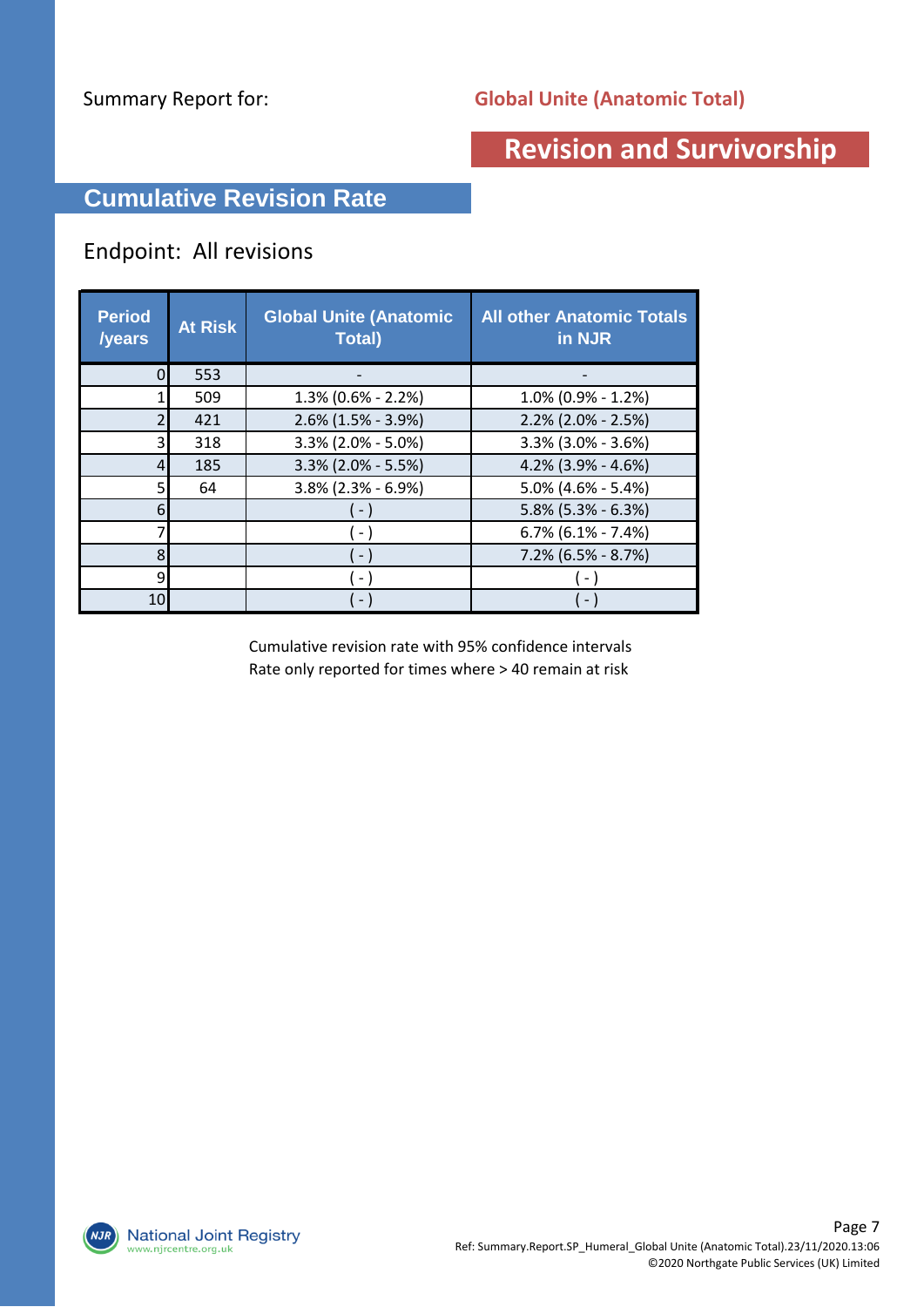#### **Cumulative Revision Rate**



Cox Proportional Hazards model for revision risk ratio of Global Unite (Anatomic Total) / All other Anatomic Totals in NJR, with endpoint humeral revision

| <b>Adjustment</b>                                          | <b>Hazard Ratio (95% CI)</b> | p-value |
|------------------------------------------------------------|------------------------------|---------|
| Unadjusted                                                 | 0.96<br>$(0.57 - 1.61)$      | 0.876   |
| Adjusted for age, gender, year cohort and<br>implant type* | 0.89<br>$(0.53 - 1.49)$      | 0.655   |

\* Implant type: Total Anatomic, Total Reverse, or Hemi (anatomic)

‡ Hazard ratio varies with time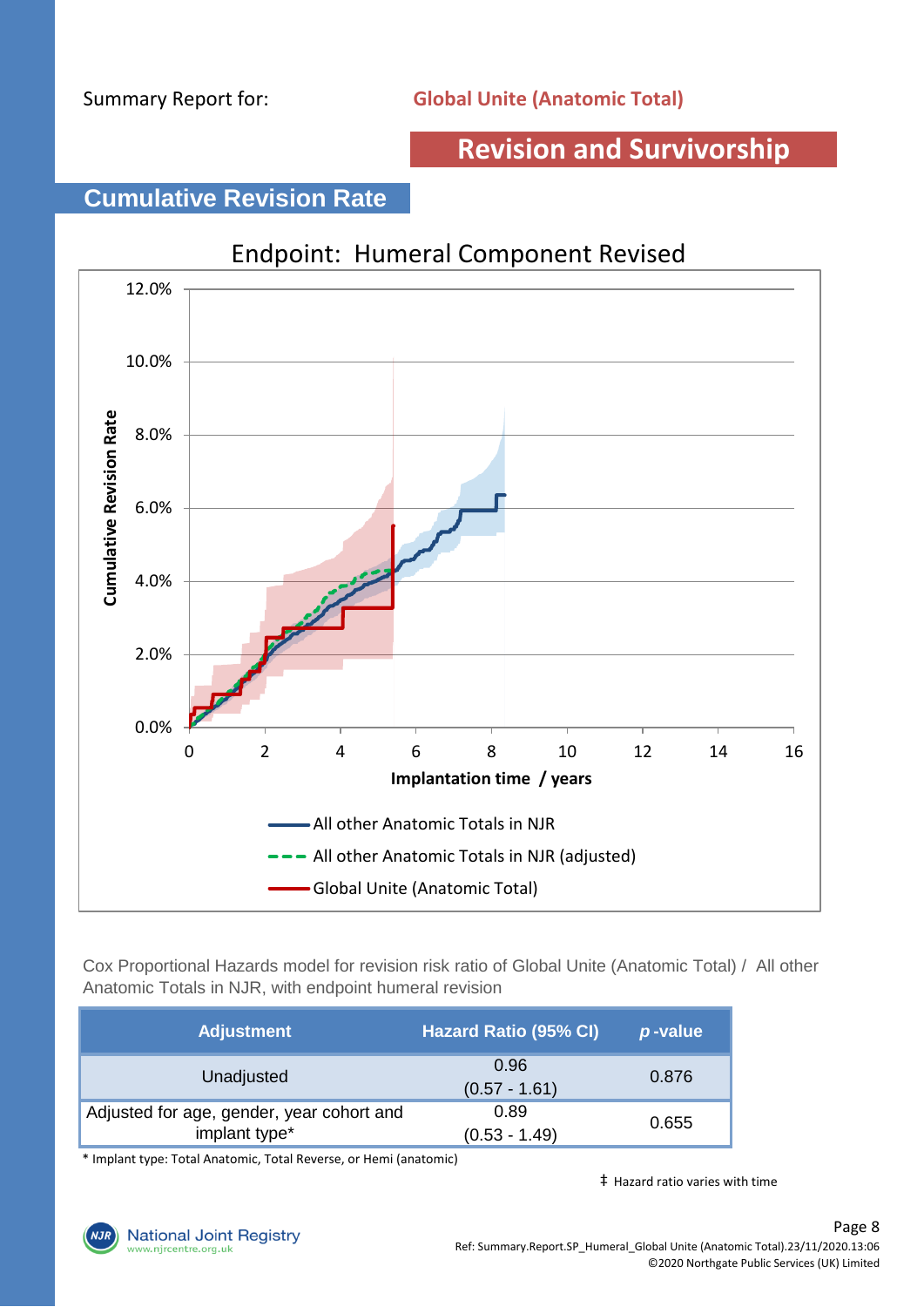#### **Cumulative Revision Rate**

#### Endpoint: Humeral revision

| <b>Period</b><br>/years | <b>At Risk</b> | <b>Global Unite (Anatomic</b><br><b>Total</b> ) | <b>All other Anatomic Totals</b><br>in NJR |
|-------------------------|----------------|-------------------------------------------------|--------------------------------------------|
|                         | 553            |                                                 |                                            |
|                         | 509            | $0.9\%$ (0.4% - 1.7%)                           | $0.8\%$ (0.7% - 1.0%)                      |
|                         | 421            | $2.0\%$ (1.1% - 3.2%)                           | $1.8\%$ (1.6% - 2.1%)                      |
| 3                       | 318            | $2.7\%$ (1.6% - 4.3%)                           | $2.7\%$ (2.4% - 3.0%)                      |
| 4                       | 185            | $2.7\%$ (1.6% - 4.8%)                           | $3.5\%$ (3.1% - 3.8%)                      |
|                         | 64             | $3.3\%$ (1.9% - 6.2%)                           | 4.0% (3.7% - 4.5%)                         |
| 6                       |                | $\sim$                                          | $4.7\%$ (4.2% - 5.2%)                      |
|                         |                | $\sim$ 1                                        | $5.4\%$ (4.8% - 6.1%)                      |
| 8                       |                | $\sim$                                          | 5.9% (5.3% - 7.3%)                         |
| q                       |                | $ \,$                                           |                                            |
| 10                      |                | - 1                                             | $\sim$                                     |

Cumulative revision rate with 95% confidence intervals Rate only reported for times where > 40 remain at risk

**National Joint Registry**  $NJK$ www.njrcentre.org.uk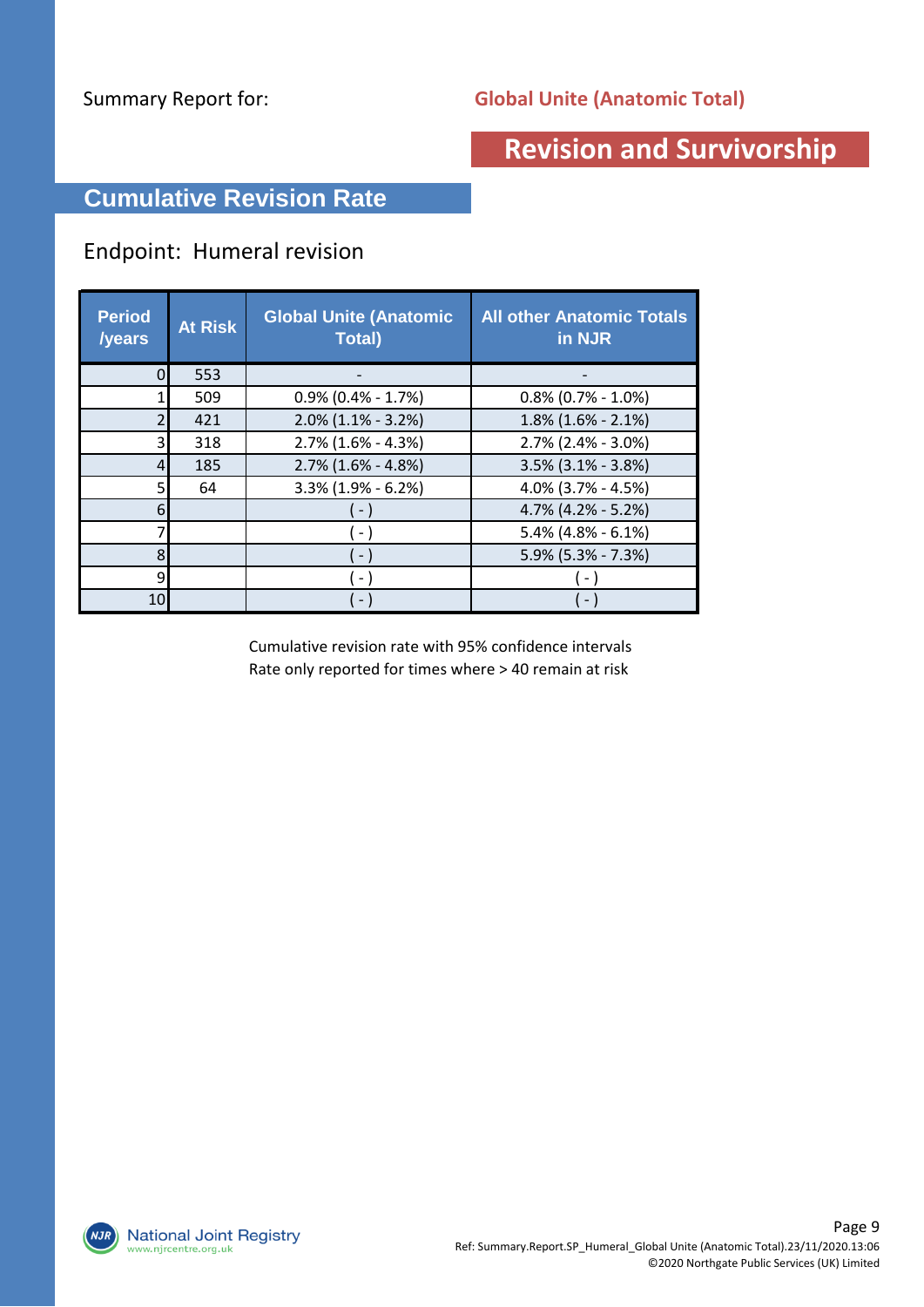#### **Cumulative Revision Rate**



Cox Proportional Hazards model for revision risk ratio of Global Unite (Anatomic Total) / All other Anatomic Totals in NJR, with endpoint glenoid revision

| <b>Adjustment</b>                                          | <b>Hazard Ratio (95% CI)</b> | p-value |
|------------------------------------------------------------|------------------------------|---------|
| Unadjusted                                                 | 1.15<br>$(0.66 - 2.00)$      | 0.625   |
| Adjusted for age, gender, year cohort and<br>implant type* | 1.08<br>$(0.62 - 1.89)$      | 0.789   |

\* Implant type: Total Anatomic, Total Reverse, or Hemi (anatomic)

‡ Hazard ratio varies with time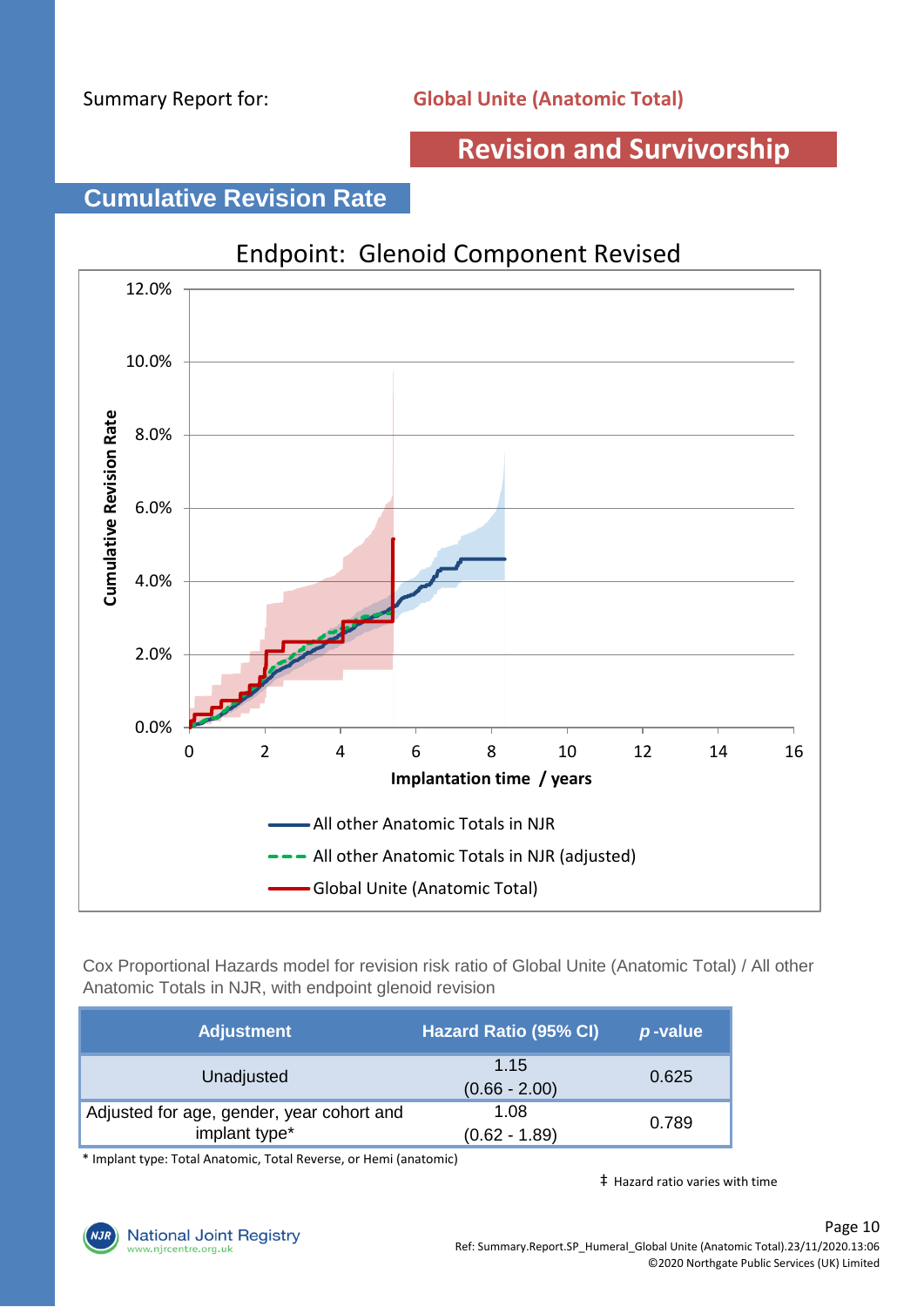#### **Cumulative Revision Rate**

#### Endpoint: Glenoid revision

| <b>Period</b><br>/years | <b>At Risk</b> | <b>Global Unite (Anatomic</b><br><b>Total</b> ) | <b>All other Anatomic Totals</b><br>in NJR |
|-------------------------|----------------|-------------------------------------------------|--------------------------------------------|
|                         | 553            |                                                 |                                            |
|                         | 509            | $0.7\%$ (0.3% - 1.5%)                           | $0.5\%$ (0.4% - 0.6%)                      |
|                         | 421            | $1.6\%$ (0.8% - 2.7%)                           | $1.2\%$ (1.1% - 1.4%)                      |
| ς                       | 318            | $2.3\%$ (1.3% - 3.8%)                           | $1.9\%$ (1.7% - 2.2%)                      |
| 4                       | 185            | $2.3\%$ (1.3% - 4.3%)                           | $2.5\%$ (2.2% - 2.9%)                      |
|                         | 64             | $2.9\%$ (1.6% - 5.7%)                           | $3.1\%$ (2.7% - 3.4%)                      |
| 6                       |                |                                                 | 3.7% (3.3% - 4.2%)                         |
|                         |                | $\sim$                                          | 4.4% (3.8% - 5.0%)                         |
| 8                       |                |                                                 | 4.6% (4.0% - 5.8%)                         |
| q                       |                | $\sim$ 1                                        |                                            |
| 10                      |                |                                                 |                                            |

Cumulative revision rate with 95% confidence intervals Rate only reported for times where > 40 remain at risk

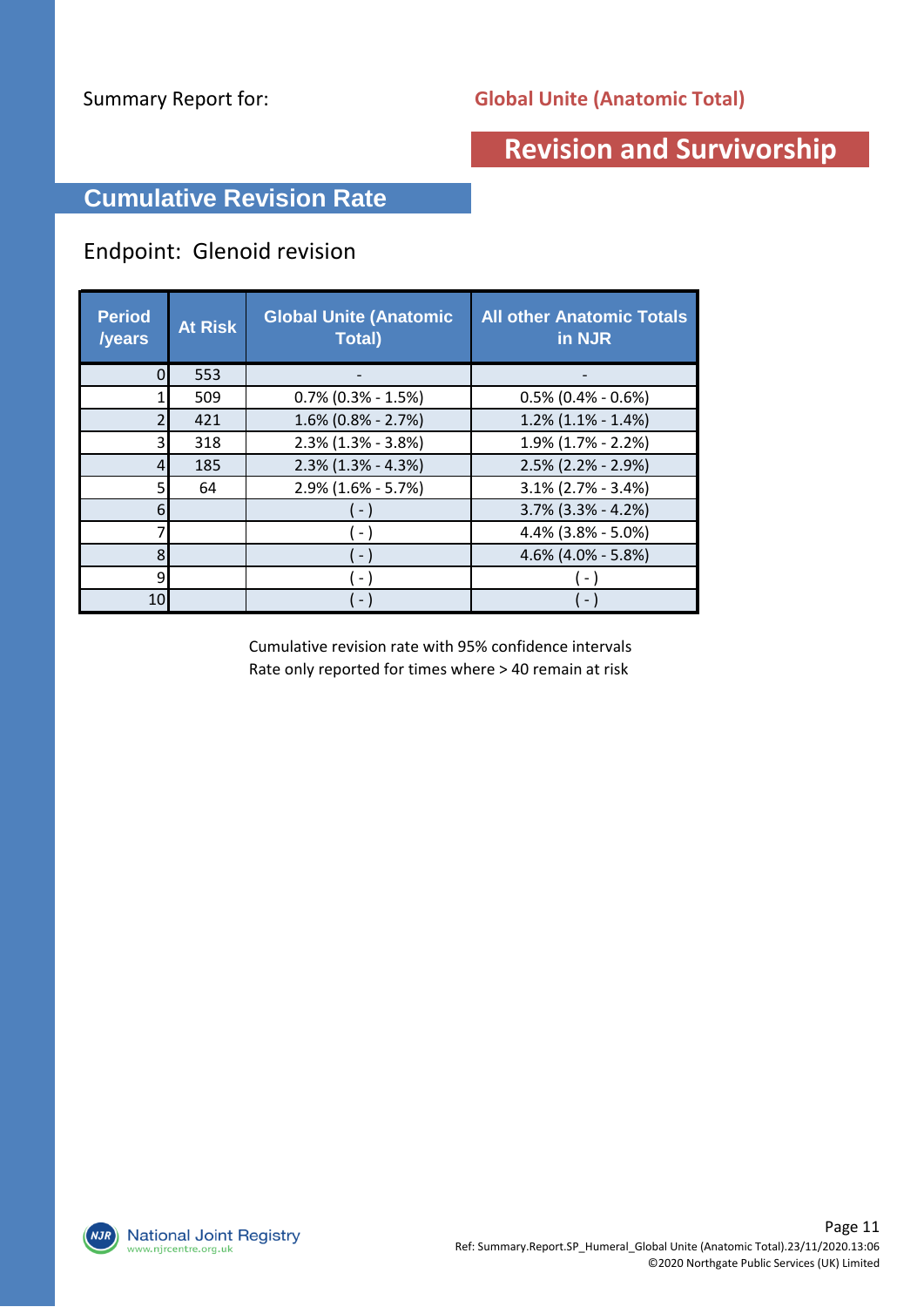## **Disclaimer**

#### **Disclaimer**

The National Joint Registry (NJR) produces this report through its contractor, Northgate Public Services (UK) Limited (NPS) using data collected, collated and provided by third parties. As a result, neither NJR or NPS takes any responsibility for the accuracy, currency, reliability and correctness of any data used or referred to in this report, and disclaims all warranties in relation to such data, in each case to the maximum extent permitted by legislation.

To the maximum extent permitted by law, neither the NJR or NPS shall have any liability (including but not limited to liability by reason of negligence) for any loss, damage, cost or expense incurred or arising by reason of any person using or relying on the data within this report and whether caused by reason of any error, omission or misrepresentation in the report or otherwise. This report is not to be taken as advice. Third parties using or relying on the data in this report do so at their own risk and will be responsible for making their own assessment and should verify all relevant representations, statements and information with their own professional advisers.

**National Joint Registry** vw.njrcentre.org.uk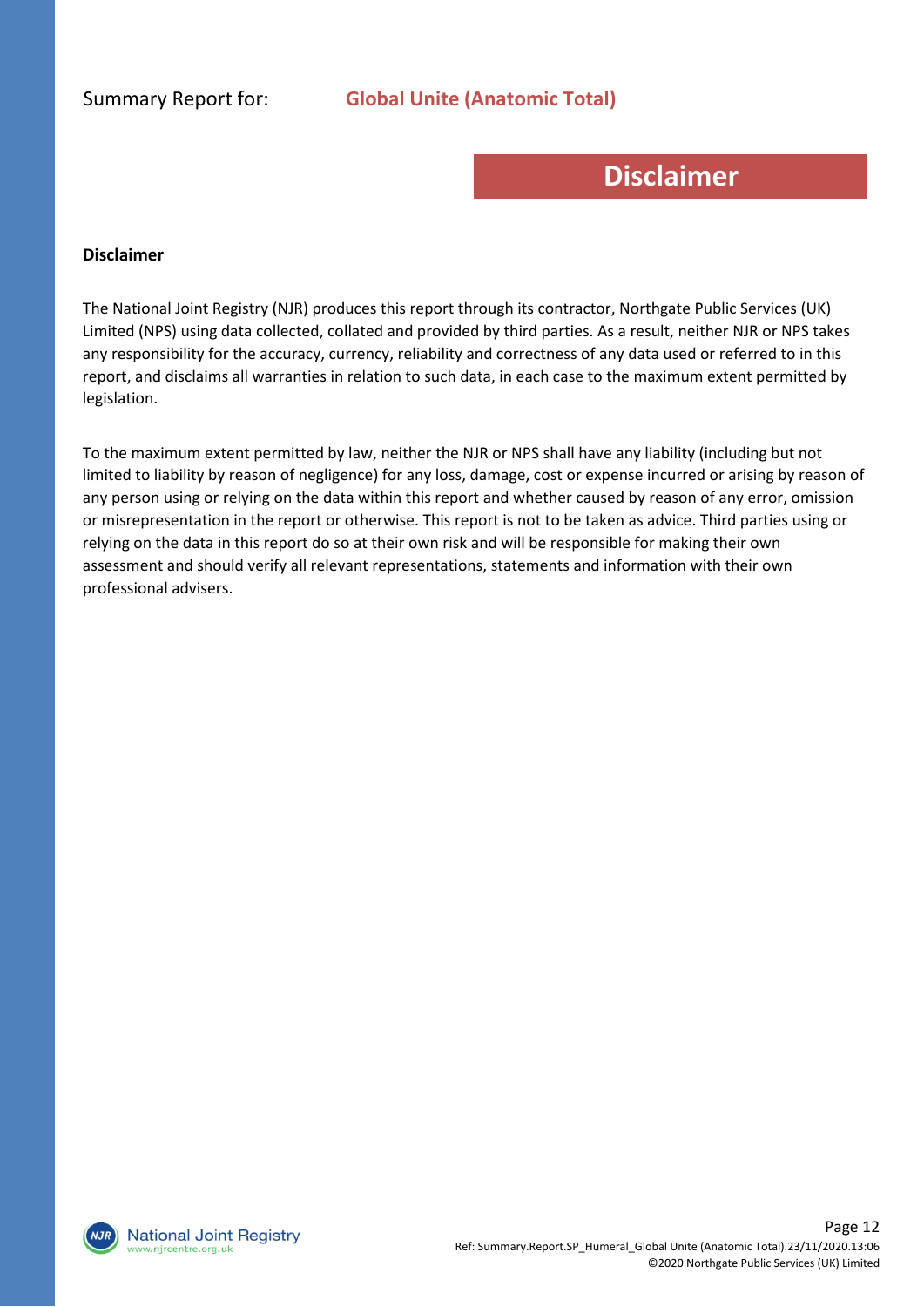## **Appendix A: Component List**

#### **Catalogue Number Description**

**Number Implanted**

| Humeral Stem            |                                                                 |                  |
|-------------------------|-----------------------------------------------------------------|------------------|
| 110006100               | <b>GLOBAL UNITE STANDARD STEM SZ 6</b>                          | 10               |
| 1110008100              | <b>GLOBAL UNITE STANDARD STEM SZ 8</b>                          | 73               |
| 110010100               | <b>GLOBAL UNITE STANDARD STEM SZ 10</b>                         | 219              |
| 110010600               | <b>GLOBAL UNITE REVISION STEM SZ 10</b>                         | $\mathbf{1}$     |
| 110012100               | <b>GLOBAL UNITE STANDARD STEM SZ 12</b>                         | 198              |
| 1110014100              | <b>GLOBAL UNITE STANDARD STEM SZ 14</b>                         | 47               |
| 110016100               | <b>GLOBAL UNITE STANDARD STEM SZ 16</b>                         | 5                |
| Humeral Head            |                                                                 |                  |
| 110040500               | <b>GLOBAL UNITE HEAD 40X15 STANDARD</b>                         | 11               |
| 110040510               | <b>GLOBAL UNITE HEAD 40X18 STANDARD</b>                         | 9                |
| 110040600               | <b>GLOBAL UNITE HEAD 40X15 ECCENTRIC</b>                        | 25               |
| 110040610               | <b>GLOBAL UNITE HEAD 40X18 ECCENTRIC</b>                        | 5                |
| 110044500               | <b>GLOBAL UNITE HEAD 44X15 STANDARD</b>                         | 36               |
| 110044510               | <b>GLOBAL UNITE HEAD 44X18 STANDARD</b>                         | 26               |
| 110044520               | <b>GLOBAL UNITE HEAD 44X21 STANDARD</b>                         | $\boldsymbol{6}$ |
| 110044600               | <b>GLOBAL UNITE HEAD 44X15 ECCENTRIC</b>                        | 88               |
| 110044610               | <b>GLOBAL UNITE HEAD 44X18 ECCENTRIC</b>                        | 46               |
| 110044620               | <b>GLOBAL UNITE HEAD 44X21 ECCENTRIC</b>                        | 4                |
| 110048500               | <b>GLOBAL UNITE HEAD 48X15 STANDARD</b>                         | 21               |
| 110048510               | <b>GLOBAL UNITE HEAD 48X18 STANDARD</b>                         | 33               |
| 110048520               | <b>GLOBAL UNITE HEAD 48X21 STANDARD</b>                         | 5                |
| 110048600               | <b>GLOBAL UNITE HEAD 48X15 ECCENTRIC</b>                        | 67               |
| 1110048610              | <b>GLOBAL UNITE HEAD 48X18 ECCENTRIC</b>                        | 57               |
| 110048620               | <b>GLOBAL UNITE HEAD 48X21 ECCENTRIC</b>                        | 12               |
| 110052500               | <b>GLOBAL UNITE HEAD 52X15 STANDARD</b>                         | 4                |
| 110052510               | <b>GLOBAL UNITE HEAD 52X18 STANDARD</b>                         | 13               |
| 110052520               | GLOBAL UNITE HEAD 52X21 STANDARD                                | $\boldsymbol{6}$ |
| 110052600               | <b>GLOBAL UNITE HEAD 52X15 ECCENTRIC</b>                        | 21               |
| 110052610               | <b>GLOBAL UNITE HEAD 52X18 ECCENTRIC</b>                        | 22               |
| 110052620               | <b>GLOBAL UNITE HEAD 52X21 ECCENTRIC</b>                        | 12               |
| 110056510               | <b>GLOBAL UNITE HEAD 56X18 STANDARD</b>                         | $\vert 4 \vert$  |
| 110056520               | <b>GLOBAL UNITE HEAD 56X21 STANDARD</b>                         | $\overline{2}$   |
| 110056610               | <b>GLOBAL UNITE HEAD 56X18 ECCENTRIC</b>                        | 13               |
| 110056620               | <b>GLOBAL UNITE HEAD 56X21 ECCENTRIC</b>                        | $\overline{2}$   |
| 113044600               | Global AP Humeral Head 44x15 E                                  | $\mathbf{1}$     |
| <b>Humeral Proximal</b> |                                                                 |                  |
| 1100-20-000             | GL UNITE ANT BODY 135 SZ 6/8                                    | 75               |
| 1100-20-010             | <b>GLUNITEANT BODY 128 SZ6/8</b>                                | 1                |
| 1100-40-000             | Global Unite Anatomic Proximal Body 135 degree Size 12 porocoat | 188              |
| 1100-50-000             | GLOBAL- ANATOMIC PROXIMAL BODY 135 DEGREE SIZE 14 POROCOAT      | 39               |
| 110020020               | GL UNITE ANT BODY 142 SZ 6/8                                    |                  |
| 110030000               | Anatomic Proximal Body 135 SZ 10                                | 196              |
| 110030010               | Anatomic Proximal Body 128 SZ 10                                | 5                |
| 110030100               | GLOBAL UNITE BODY SZ 10 -5                                      | $\overline{4}$   |
| 110030110               | GLOBAL UNITE BODY SZ 100                                        | $6 \mid$         |